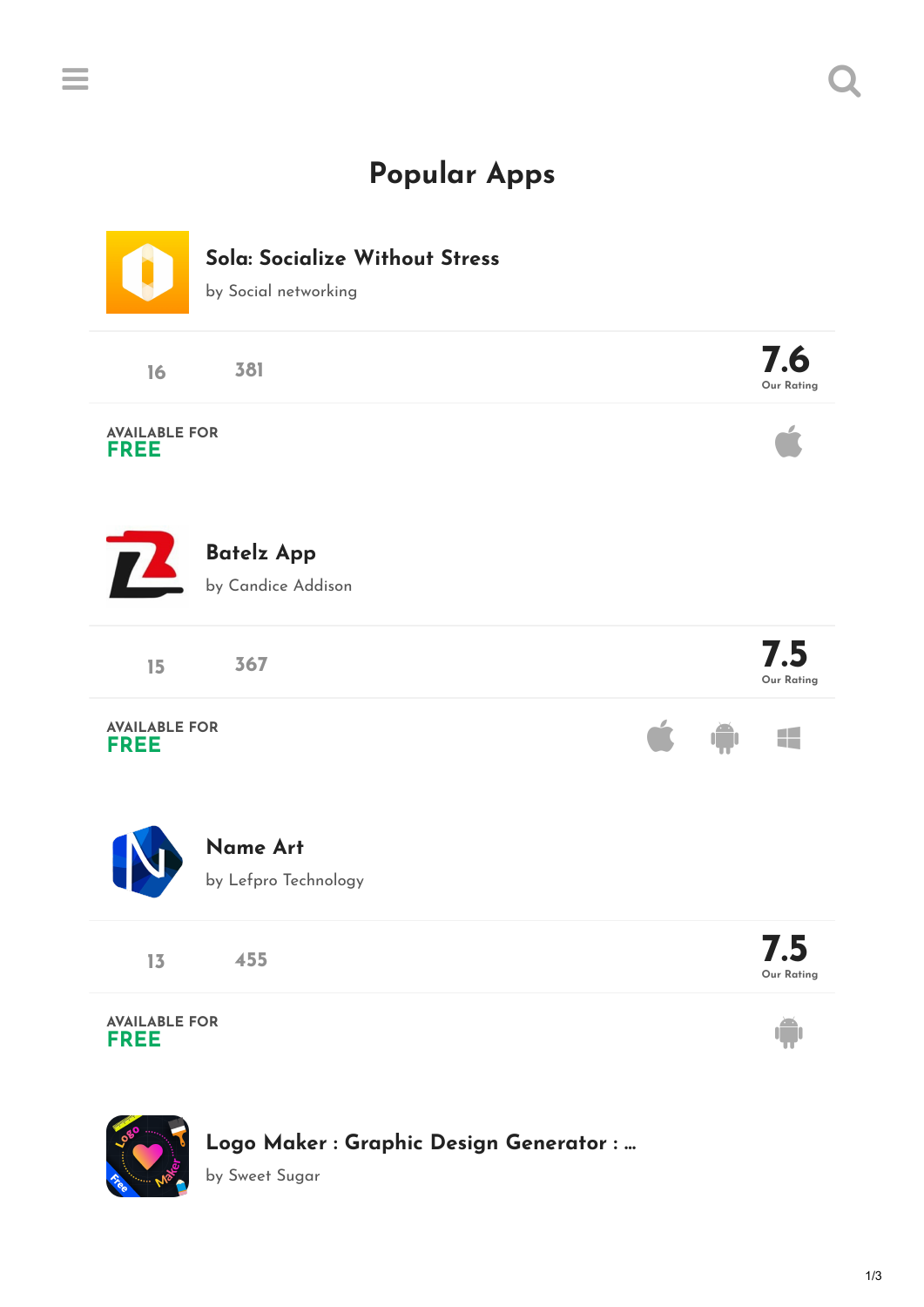

## **The Reel | [Fashion](http://www.thepopularapps.com/apps/the-reel-fashion-around-you) Around You**

by JP Sharma

 $R_{\text{th}}EEL$